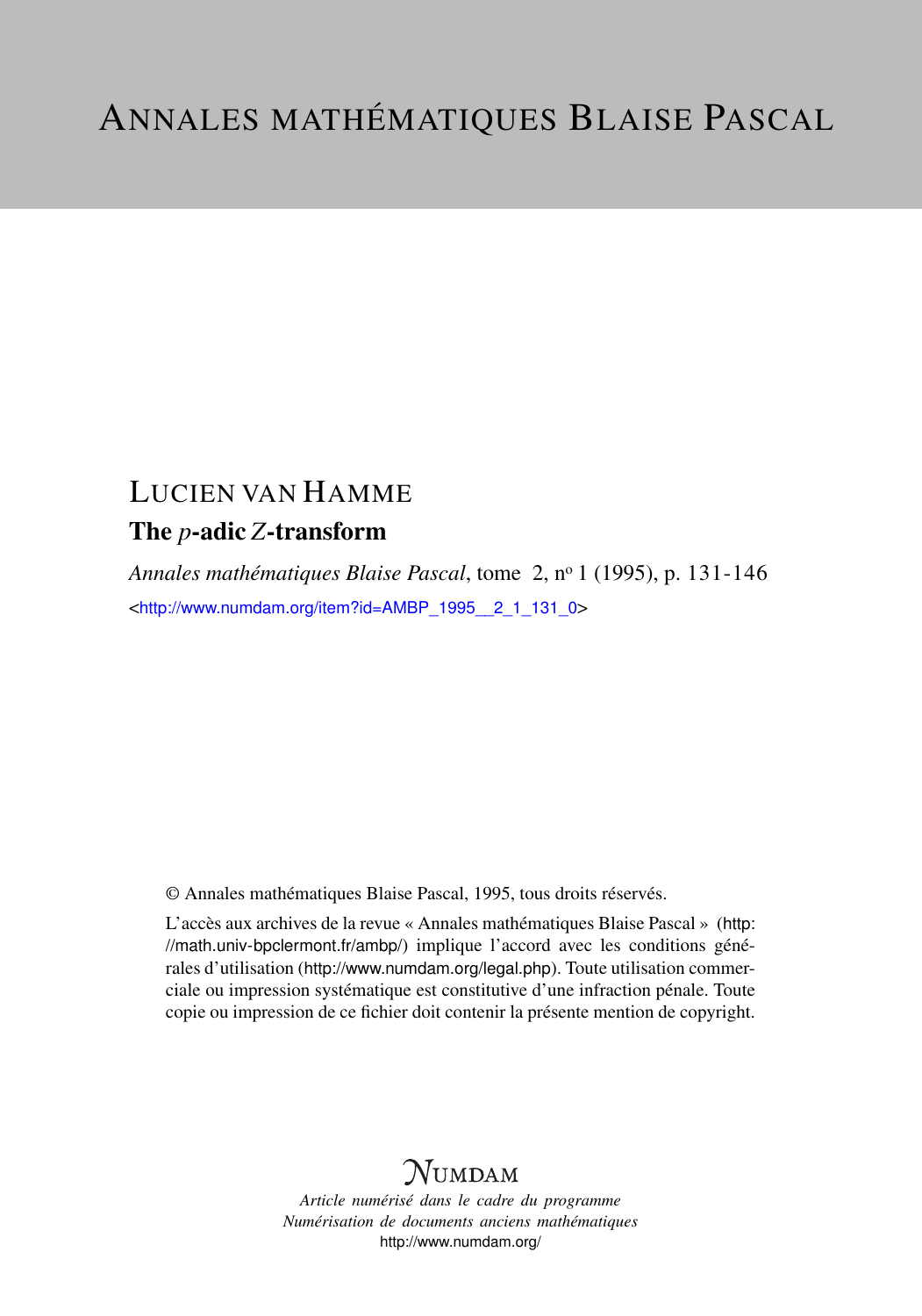#### THE P-ADIC Z-TRANSFORM

#### Lucien van Hamme

**Abstract.** Let  $a+p^n\mathbb{Z}_p$  be a ball in  $\mathbb{Z}_p$  and assume that a is the smallest natural number contained in the ball. We define a measure  $\mu_z$  on  $\mathbf{Z}_p$  by putting  $\mu_z(a + p^n \mathbf{Z}_p) = \frac{z^a}{1-z^p}$ where  $z \in \mathbb{C}_p$ ,  $|z - 1|_p \ge 1$ . Let f be a continuous function defined on  $\mathbb{Z}_p$ . The mapping  $f \to \int_{\mathbb{Z}_2} f(x) \mu_z(x)$  is similar to the classical Z-transform. We use this transform to give new proofs of several known results : the Mahler expansion with remainder for a continuous function, the Van der Put expansion, the expansion of a function in a series of Sheffer polynomials. We also prove some new results.

#### 1991 Mathematics subject classification : 46S10

#### 1. Introduction

Let  $\mathbb{Z}_p$  be the ring of p-adic integers, where p is a prime.

 $\mathbf{Q}_p$  and  $\mathbf{C}_p$  denote, as usual, the field of the p-adic numbers and the completion of the algebraic closure of  $Q_p$ .  $|.|$  denotes the normalized p-adic valuation on  $C_p$ .

We start by defining a measure on  $\mathbb{Z}_p$ .

Let  $a + p^n \mathbb{Z}_p$  be a ball in  $\mathbb{Z}_p$ . We may assume that a is the smallest natural number contained in the ball. Our measure will depend on a parameter  $z \in \mathbb{C}_p$ .

Put  $\mu_z(a + p^n \mathbb{Z}_p) = \frac{z^a}{1 - z^{p^m}}$ .

It is well-known that this defines a distribution on  $\mathbb{Z}_p$ .

Let D denote the set  $\{z \in \mathbb{C}_p \mid |z-1| \geq 1\}.$ 

An easy calculation shows that if  $z \in D$  then  $\left|\frac{z^4}{1-z^{p^m}}\right| \leq 1$ .

Throughout this paper we will assume that  $z \in D$ . Hence  $\mu_z$  is a measure. Now let  $f: \mathbb{Z}_p \to \mathbb{C}_p$  be a continuous function.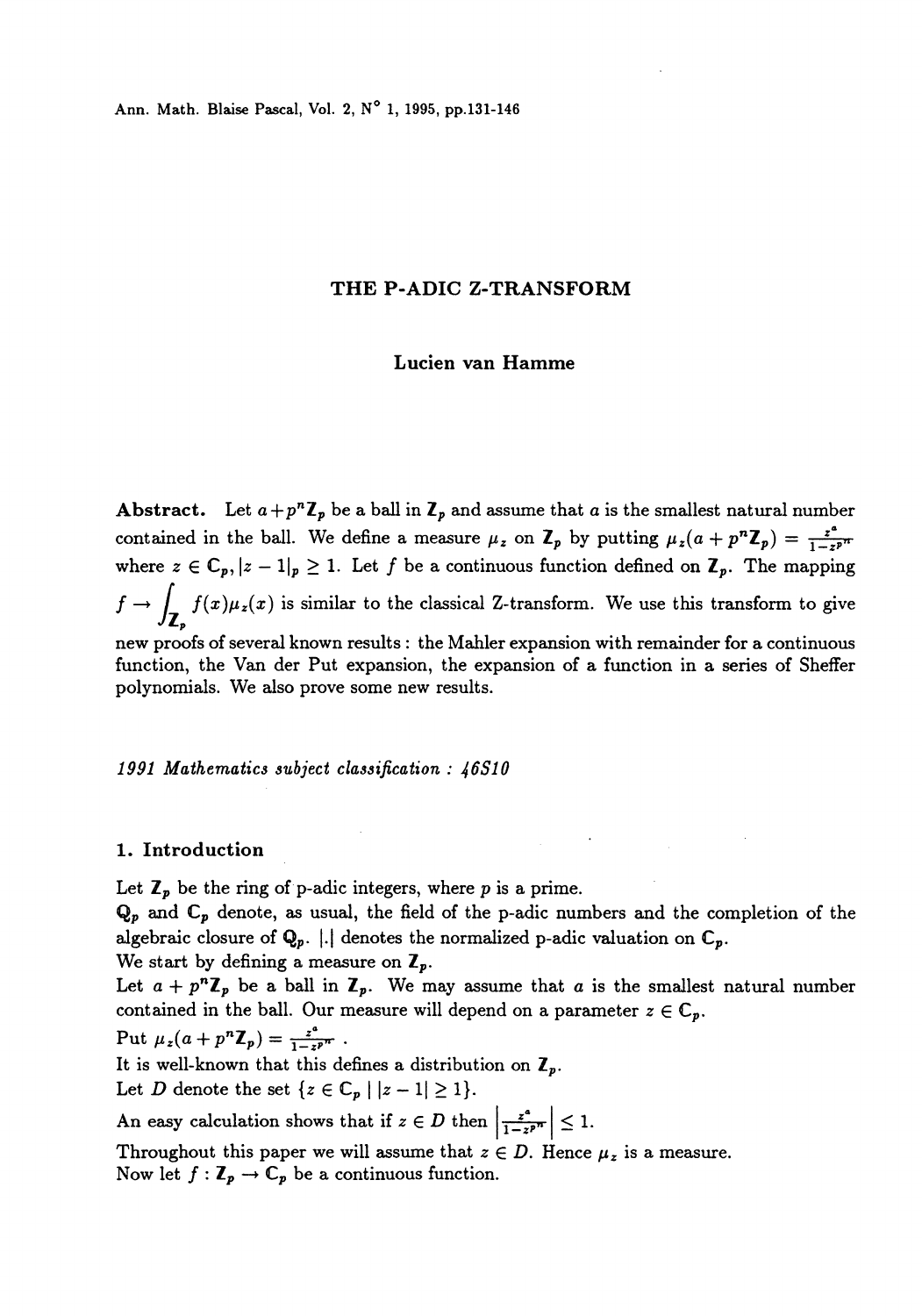If we associate with f the integral  $F(z) = \int_{\mathbb{Z}_2} f(x) \mu_z(x)$  we get a transformation that we

call the p-adic Z-transform since it is similar to the classical Z-transform used by engineers. The aim of this paper is to show how this transform can be used to obtain a number of results in p-adic analysis. In section 2 we start by studying the integral  $F(z)$ . In sections 3 and 4 we use the p-adic Z-transform to give new proofs of several known results : the Mahler expansion with remainder for a continuous function, the Van der Put expansion, the expansion of a function in a series of Sheffer polynomials. In section 5 we use the results of section 2 to find approximations to the p-adic logarithm of 2. We prove e.g. that the following congruence is valid in  $\mathbf{Z}_p$ 

$$
2\left(1-\frac{1}{p}\right)\lg 2 \equiv \sum_{\substack{k=1\\(k,p)=1}}^{p^n} \frac{(-1)^{k+1}}{k} \equiv 4(-1)^{n\cdot\frac{p-1}{2}} \sum_{\substack{k=0\\(2k+1,p)=1}}^{p^n-3} \frac{(-1)^k}{2k+1} \qquad \pmod{p^{2n}\mathbb{Z}_p}
$$

2. The integral 
$$
\int_{\mathbb{Z}_p} f(x) \mu_x(x)
$$

This integral has already been studied and used by Y. Amice and others in [1] and [4]. A fundamental property of this integral is

**Proposition** :  $F(z)$  is an analytic element in D (in the sense of Krasner).

This means that  $F(z)$  is the uniform limit of a sequence of rational functions with poles outside  $D$ . But, by definition

$$
F(z) = \int_{\mathbb{Z}_p} f(x) \mu_z(x) = \lim_{n \to \infty} \frac{\sum_{k=0}^{p^n - 1} f(k) z^k}{1 - z^{p^n}}
$$
(1)

It is not diflicult to show that the sequence in (1) is uniformly convergent. Since the zeroes of  $1 - z^{p^n}$  are outside D,  $F(z)$  is an analytic element in D.

Corollary : F satisfies the "principle of analytic continuation" i.e. if  $F(z)$  is zero on a ball in  $D$  it is zero in the whole of  $D$ .

The fact that  $F(z)$  is an analytic element in D is very useful in proving properties of the integral (1). As an example we prove that

$$
\int_{\mathbf{Z}_p} f(x)\mu_z(x) = f(0) + z \int_{\mathbf{Z}_p} f(x+1)\mu_z(x) \quad \text{in } D \tag{2}
$$

Proof : For  $|z| < 1$  formula (1) reduces to

$$
\int_{\mathbf{Z}_p} f(x) \mu_z(x) = \sum_{k=0}^{\infty} f(k) z^k \tag{3}
$$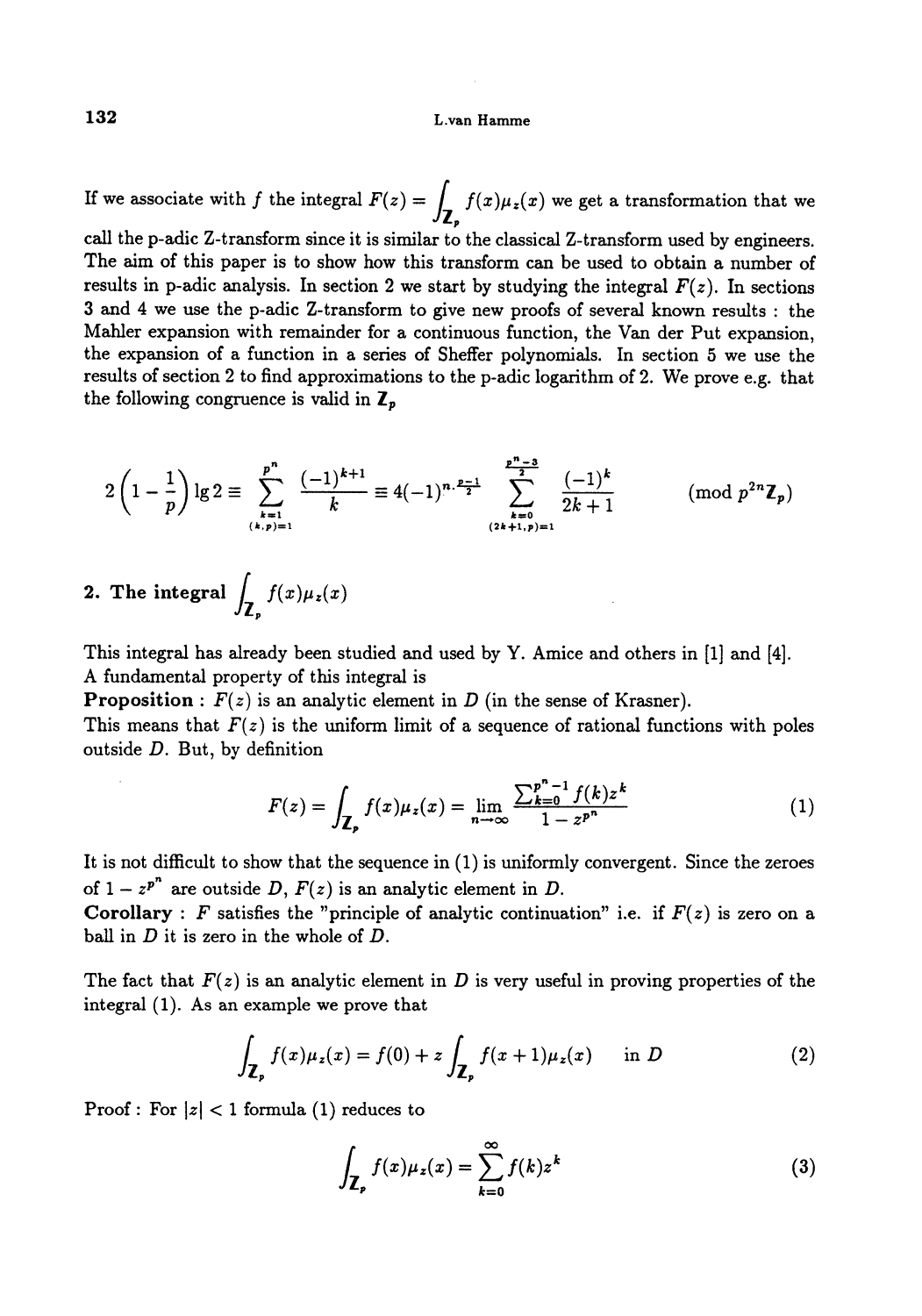The trivial identity

$$
\sum_{k=0}^{\infty} f(k) z^k = f(0) + z \sum_{k=0}^{\infty} f(k+1) z^k \qquad (|z| < 1)
$$

can be written as

$$
\int_{\mathbf{Z}_p} f(x)\mu_z(x) = f(0) + z \int_{\mathbf{Z}_p} f(x+1)\mu_z(x)
$$

This is a priori valid for  $|z| < 1$ . By analytic continuation it is valid in D.

We now list some properties of the integral  $\int_{\mathbb{Z}_p} f(x) \mu_z(x)$ . We only give a few indications about the proofs.

$$
P1 \qquad \int_{\mathbb{Z}_p} f(x) \mu_z(x) = \sum_{k=0}^{n-1} f(k) z^k + z^n \int_{\mathbb{Z}_p} f(x+n) \mu_z(x) \quad \text{in } D \tag{4}
$$

Proof : This follows by iterating (2)

$$
\begin{aligned} \mathbf{P2} \qquad & \int_{\mathbf{Z}_p} f(x) \mu_z(x) = -\sum_{k=1}^n \frac{f(-k)}{z^k} + \frac{1}{z^n} \int_{\mathbf{Z}_p} f(x-n) \mu_z(x) \qquad \text{in } D \\ &= -\sum_{k=1}^\infty \frac{f(-k)}{z^k} \qquad \text{if } |z| > 1 \end{aligned} \tag{5}
$$

**Proof**: Replace  $f(x)$  by  $f(x - 1)$  in (2) to get

$$
\int_{\mathbf{Z}_p} f(x) \mu_z(x) = -\frac{f(-1)}{z} + \frac{1}{z} \int_{\mathbf{Z}_p} f(x-1) \mu_z(x)
$$

Iteration of this formula yields (5).

$$
\mathbf{P3} \qquad \int_{\mathbb{Z}_p} f(x) \mu_z(x) = \sum_{k=0}^{n-1} (\Delta^k f)(0) \frac{z^k}{(1-z)^{k+1}} + \frac{z^n}{(1-z)^n} \int_{\mathbb{Z}_p} (\Delta^n f)(x) \mu_z(x)
$$
\n
$$
= \sum_{k=0}^{\infty} (\Delta^k f)(0) \frac{z^k}{(1-z)^{k+1}} \qquad \text{in } D \tag{6}
$$

Here  $\Delta$  is the difference operator defined by  $(\Delta f)(x) = f(x + 1) - f(x)$ .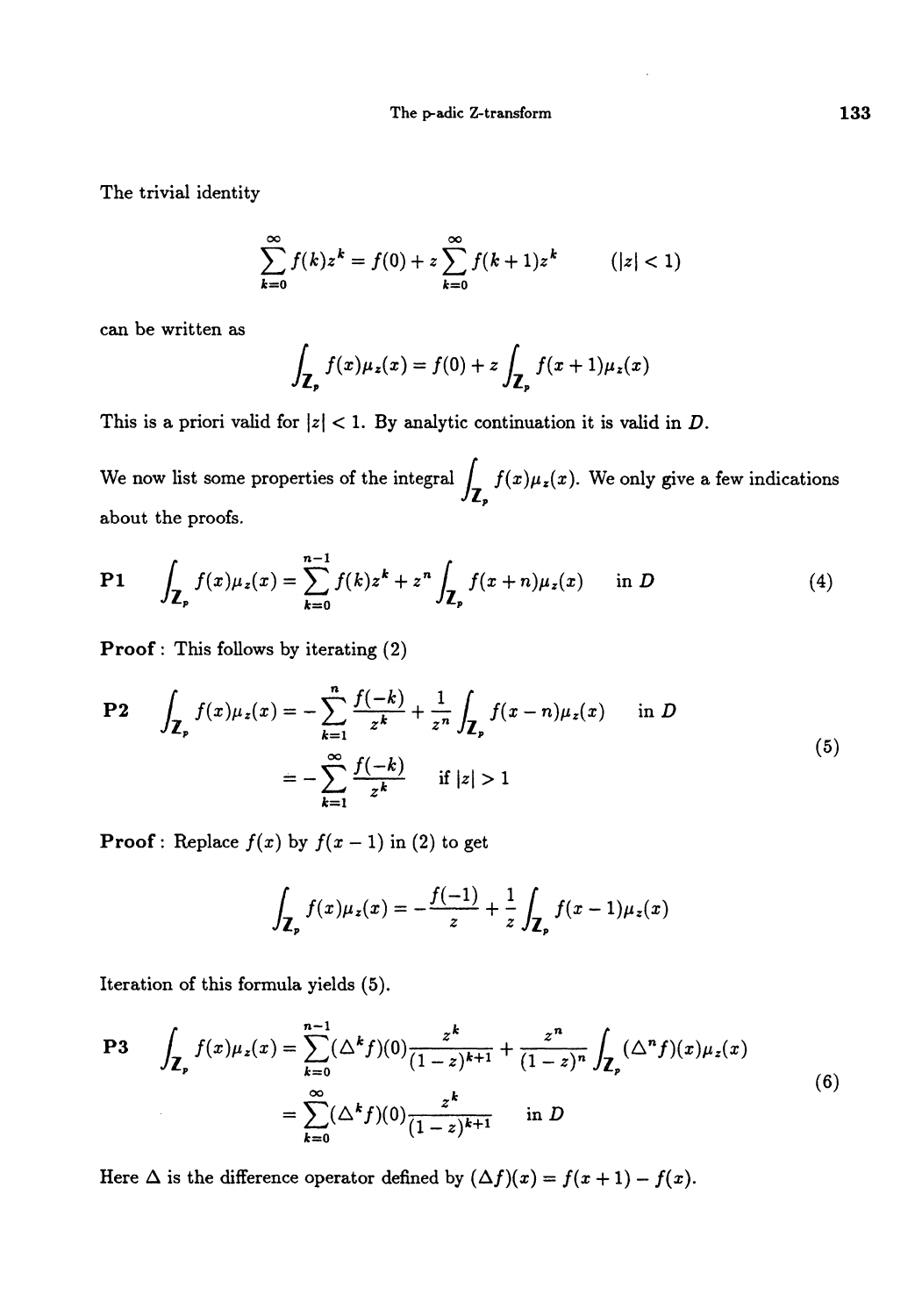Proof : Write (2) in the form

$$
\int_{\mathbf{Z}_p} f(x) \mu_z(x) = \frac{f(0)}{1-z} + \frac{z}{1-z} \int_{\mathbf{Z}_p} (\Delta f)(x) \mu_z(x)
$$

then iterate.

Let E be the translation operator defined by  $(E f)(x) = f(x + 1)$  and put  $Q = \Delta E^{-1}$  then

$$
P4 \qquad \int_{\mathbf{Z}_p} f(x) \mu_z(x) = \sum_{k=0}^{n-1} \frac{(Q^k f)(-1)}{(1-z)^{k+1}} + \frac{1}{(1-z)^n} \int_{\mathbf{Z}_p} (Q^n f)(x) \mu_z(x) \tag{7}
$$

Proof : This follows from the obvious

$$
\int_{\mathbf{Z}_p} f(x)\mu_z(x) = \frac{f(-1)}{1-z} + \frac{1}{1-z} \int_{\mathbf{Z}_p} (Qf)(x)\mu_z(x)
$$
  
\n**P5** 
$$
\int_{\mathbf{Z}_p} f(x)\mu_z(x) + \int_{\mathbf{Z}_p} f(-x)\mu_{1/z}(x) = f(0) \text{ in } D
$$
 (8)

**Proof**: Suppose first that  $|z| > 1$  and use (5) for the first integral and (3) for the second integral. The formula then reduces to the obvious identity.

$$
-\sum_{k=1}^{\infty} \frac{f(-k)}{z^k} + \sum_{k=0}^{\infty} \frac{f(-k)}{z^k} = f(0)
$$

The formula is valid in  $D$  by analytic continuation.

$$
\text{P6} \qquad \text{If } f \text{ is an even function then } \int_{\mathbb{Z}_p} f(x) \mu_{-1}(x) = \frac{f(0)}{2} \tag{9}
$$

**Proof**: Put  $z = -1$  in (8).

$$
\begin{aligned}\n\mathbf{P7} \quad \text{If } F(z) = \int_{\mathbb{Z}_p} f(x) \mu_z(x), G(z) = \int_{\mathbb{Z}_p} g(x) \mu_z(x) \\
\text{then } F(z)G(z) = \int_{\mathbb{Z}_p} (f * g)(x) \mu_z(x) \quad \text{in } D\n\end{aligned} \tag{10}
$$

where  $f * g$  the convolution of  $f$  and  $g$ .

 $f*g$  is by definition the continuous function with value equal to  $(f*g)(n) = \sum_{k=0} f(k)g(n-k)$ if  $n$  is a natural number.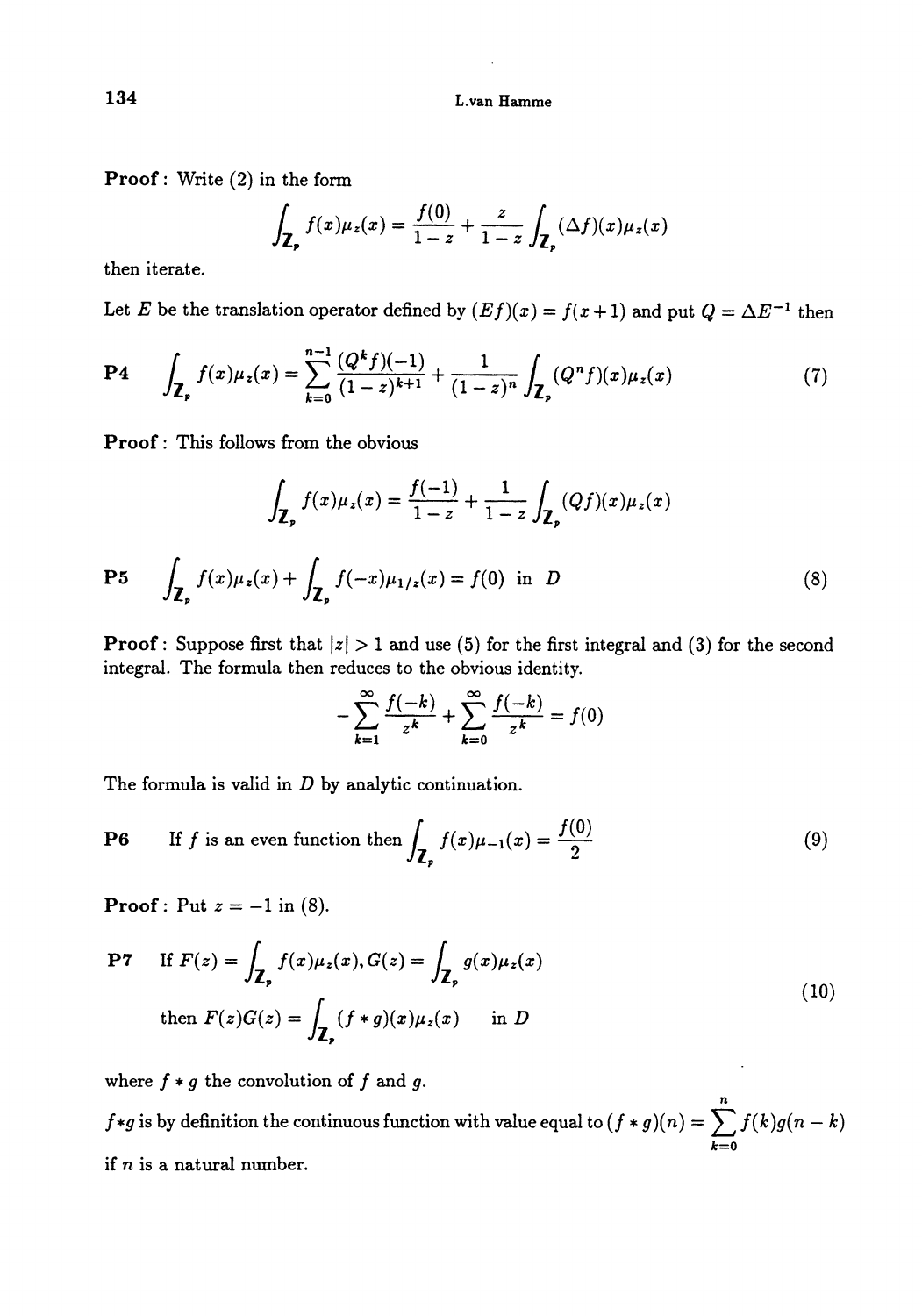**Proof**: For  $|z| \leq 1$  the equality  $F(z)G(z) = \int_{\mathbb{Z}_n} (f * g)(x) \mu_z(x)$  is simply

$$
\left(\sum_{k=0}^{\infty} f(k) z^k \right) \left(\sum_{k=0}^{\infty} g(k) z^k \right) = \sum_{k=0}^{\infty} (f * g)(k) z^k
$$

which is obvious. The formula is valid in  $D$  by analytic continuation.

$$
\left| \int_{\mathbb{Z}_p} f(x) \mu_z(x) \right| \le ||f|| \tag{11}
$$

where  $||f||$  denotes the sup-norm.

**Remark** : It follows from (5) that  $\lim_{z \to \infty} zF(z)G(z) = -(f * g)(-1)$ .

But  $\lim_{z \to \infty} zF(z)G(z) = -f(-1) \lim_{z \to \infty} G(z) = 0.$ Hence we deduce the (known) fact that  $(f * g)(-1) = 0$ , i.e. the convolution of the two continuous functions is  $0$  at the point  $-1$ .

#### 3. The p-adic Z-transform

Let  $C(\mathbb{Z}_p)$  denote the Banach space of the all continuous functions from  $\mathbb{Z}_p$  to  $\mathbb{C}_p$ , equipped with the sup-norm.

Let  $(a_n)$  be a sequence in  $\mathbb{C}_p$ . A series of the form

$$
\sum_{k=0}^{\infty} a_k \frac{z^k}{(1-z)^{k+1}} \quad \text{with} \quad \lim_{k \to \infty} a_k = 0 \tag{12}
$$

is convergent in D.

Let B be the set of all functions  $F: D \to \mathbb{C}_p$  that are the sum of a series of the form (12) with  $\lim_{k\to\infty} a_k = 0$ .

If we define  $||F|| = \sup_{z \in D} |F(z)|$  then B is a Banach space.

Formula (6) shows that  $F(z) = \int_{\mathbb{Z}_p} f(x) \mu_z(x)$  belongs to B if  $f \in C(\mathbb{Z}_p)$ .

Hence it makes sense to consider the mapping

$$
T: C(\mathbf{Z}_p) \to B: f \to F(z) = \int_{\mathbf{Z}_p} f(x) \mu_z(x)
$$

We will call  $F(z)$  the p-adic z-transform of f for the following reason. If  $|z| < 1$  then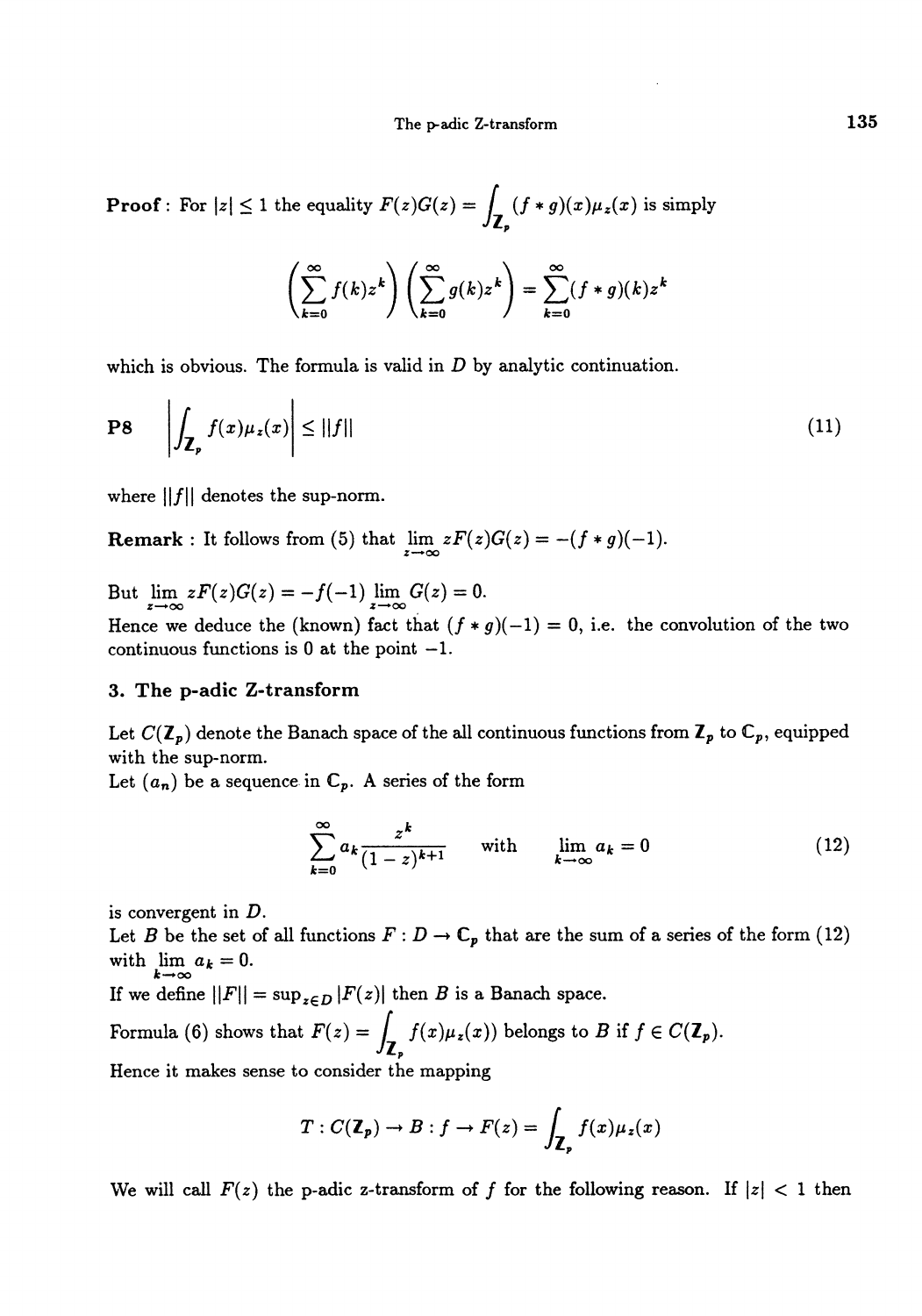$F(z) = \sum_{n=0}^{\infty} f(k)z^{k}$ . In applied mathematics it is customary to call the "generating func $k=0$ tion"  $F(z)$  the z-transform of f. L.van Hamme<br>
ied mathematics it is customary to call the "generating func-<br>
of f.<br>
rties of the z-transform.<br>
s linear and continuous.<br>  $\sum_{n=0}^{\infty} f(k)z^{k} = 0$  for  $|z| < 1$ . Hence  $f(x) \equiv 0$ .

We now examine the properties of the z-transform. It is easily verified that  $T$  is linear and continuous.

If  $F(z)$  is identical 0 then  $\sum_{k=0} f(k)z^k = 0$  for  $|z| < 1$ . Hence  $f(x) \equiv 0$ .  $F(z)$  is identical 0 then  $\sum_{k=0}^{\infty} f(k)z^k = 0$  for  $|z| < 1$ . Hence  $f(x)$ <br>is proves that T is injective.<br>is also surjective. To see this we start from a given  $F(z)$ 

This proves that  $T$  is injective.

T is also surjective. To see this we start from a given  $F(z) = \sum_{k=0}^{\infty} a_k \frac{z^k}{(1-z)^{k+1}}$  with

 $\lim_{k\to\infty} a_k = 0.$  It follows from (6) that the z-transform of the function  $f(x) = \sum_{k=0}^{\infty} a_k {x \choose k}$ is equal to the given  $F(z)$  since  $(\Delta^k f)(0) = a_k$ .

Although we do not need it in the sequel we will also prove that T is an isometry. For this we need a lemma.

Le mma 1 If  $a = (a_k)$  is a sequence in  $\mathbb{C}_p$ , with  $\lim_{k \to \infty} a_k = 0$ , then  $\sup |a_k| = \sup \{|a_0|, |a_0 + a_1|, |a_1 + a_2|, ..., |a_k + a_{k+1}|, ...\}.$ 

**Proof**: Put  $||a|| = \sup |a_k|$ ,  $|||a||| = \sup \{|a_0|, ..., |a_k + a_{k+1}|, ...\}.$ Since  $|a_k + a_{k+1}| \le \max\{|a_k|, |a_{k+1}|\} \le ||a||$  we see that  $|||a||| \le ||a||$ . Put  $b_0 = a_0, b_1 = a_0 + a_1, ..., b_k = a_{k-1} + a_k, ...$ Then  $a_k = b_k - b_{k-1} + b_{k-2} - ... \pm b_0$ .<br>
Hence  $|a_k| \leq \max\{|b_0|, |b_1|, ..., |b_k|\} \leq |||a|||$ thus  $||a|| \leq |||a|||$  and the lemma is proved.

**Proposition** :  $T$  is an isometry.

**Proof**: Let  $F(z) = \sum_{k=0}^{\infty} a_k \frac{z^k}{(1-z)^{k+1}}$  be the z-transform of  $f(x) = \sum_{k=0}^{\infty} (\Delta^k f)(0) \binom{x}{k}$ .  $||f|| = \sup_k |(\Delta^k f)(0)|$  since the polynomials  $\binom{x}{k}$  form an orthogonal base for  $C(\mathbb{Z}_p)$  $=$  sup  $|a_k|$  $=$  sup $\{|a_0|, |a_0 + a_1|, ..., |a_k + a_{k+1}|, ...\}$  by lemma 1

Writing  $u = \frac{z}{1-z}$  we observe that  $z \in D$  if and only if  $|u + 1| \leq 1$ . Now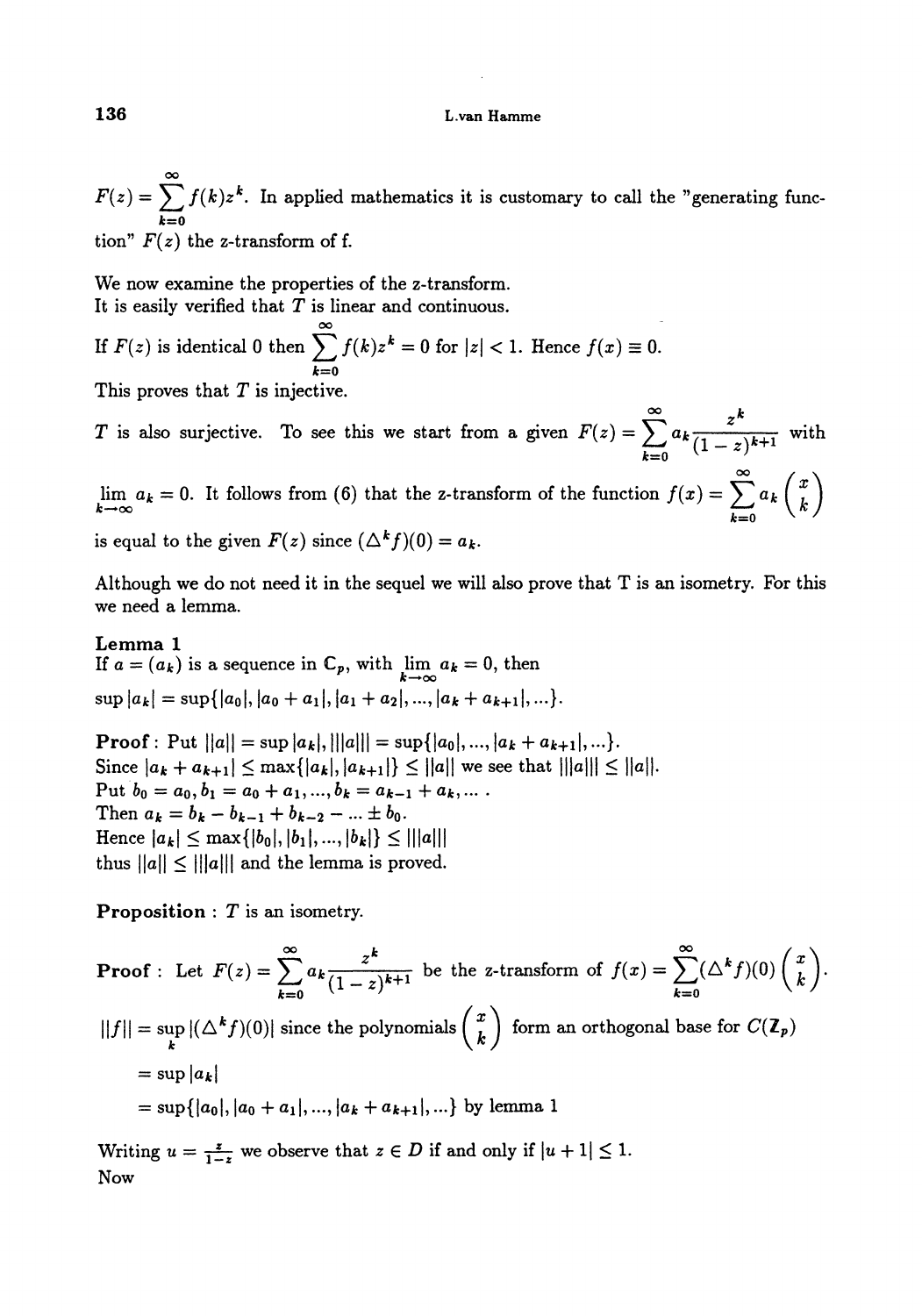$$
||f|| = \sup\{|a_0|, |a_0 + a_1|, ..., |a_k + a_{k+1}|, ...\}
$$
  
= 
$$
\sup_{|u| \le 1} \{a_0 + (a_0 + a_1)u + ... + (a_{k-1} + a_k)u^k + ...\}
$$
  
= 
$$
\sup_{|u+1| \le 1} \{a_0 + (a_0 + a_1)u + ... + (a_{k-1} + a_k)u^k + ...\}
$$
  
= 
$$
\sup_{z \in D} |F(z)| = ||F||
$$

We now show how the z-transform can be used in p-adic analysis.

Application 1 Mahler's expansion with remainder We start from formula (6)

$$
F(z) = \sum_{k=0}^{n-1} (\Delta^k f)(0) \frac{z^k}{(1-z)^{k+1}} + \frac{z^n}{(1-z)^n} \int_{\mathbf{Z}_p} (\Delta^n f)(x) \mu_z(x) \tag{6}
$$

If  $f(x) = {x \choose n-1}$  all terms on the R.H.S. vanish except the term  $\frac{z^{n-1}}{(1-z)^n}$ . This means that the z-transform of  $\binom{x}{n-1}$  is  $\frac{z^{n-1}}{(1-z)^n}$ .

Hence every term of (3) is the transform of a function in  $C(\mathbb{Z}_p)$ . Taking the inverse transform we get something of the form

$$
f(x) = \sum_{k=0}^{n-1} (\Delta^k f)(0) \binom{x}{k} + r_n(x)
$$

where  $r_n(x)$  is the inverse transform of

$$
z \cdot \frac{z^{n-1}}{(1-z)^n} \cdot \int_{\mathbb{Z}_p} (\Delta^n f)(x) \mu_z(x) \tag{13}
$$

Using (10) we see that  $r_n(x) = \left\{ \binom{x}{n-1} * \Delta^n f \right\} (x-1).$ The presence of the first factor  $z$  in the product (13) makes it necessary to evaluate the convolution of  $\binom{x}{n-1}$  and  $\Delta^n f$  at the point  $x-1$  instead of x. This gives Mahler's expansion with an expression for the remainder

$$
f(x) = \sum_{k=0}^{n-1} (\Delta^k f)(0) \binom{x}{k} + \left\{ \binom{x}{n-1} * \Delta^n f \right\} (x-1)
$$

This was obtained in [5] by a different method.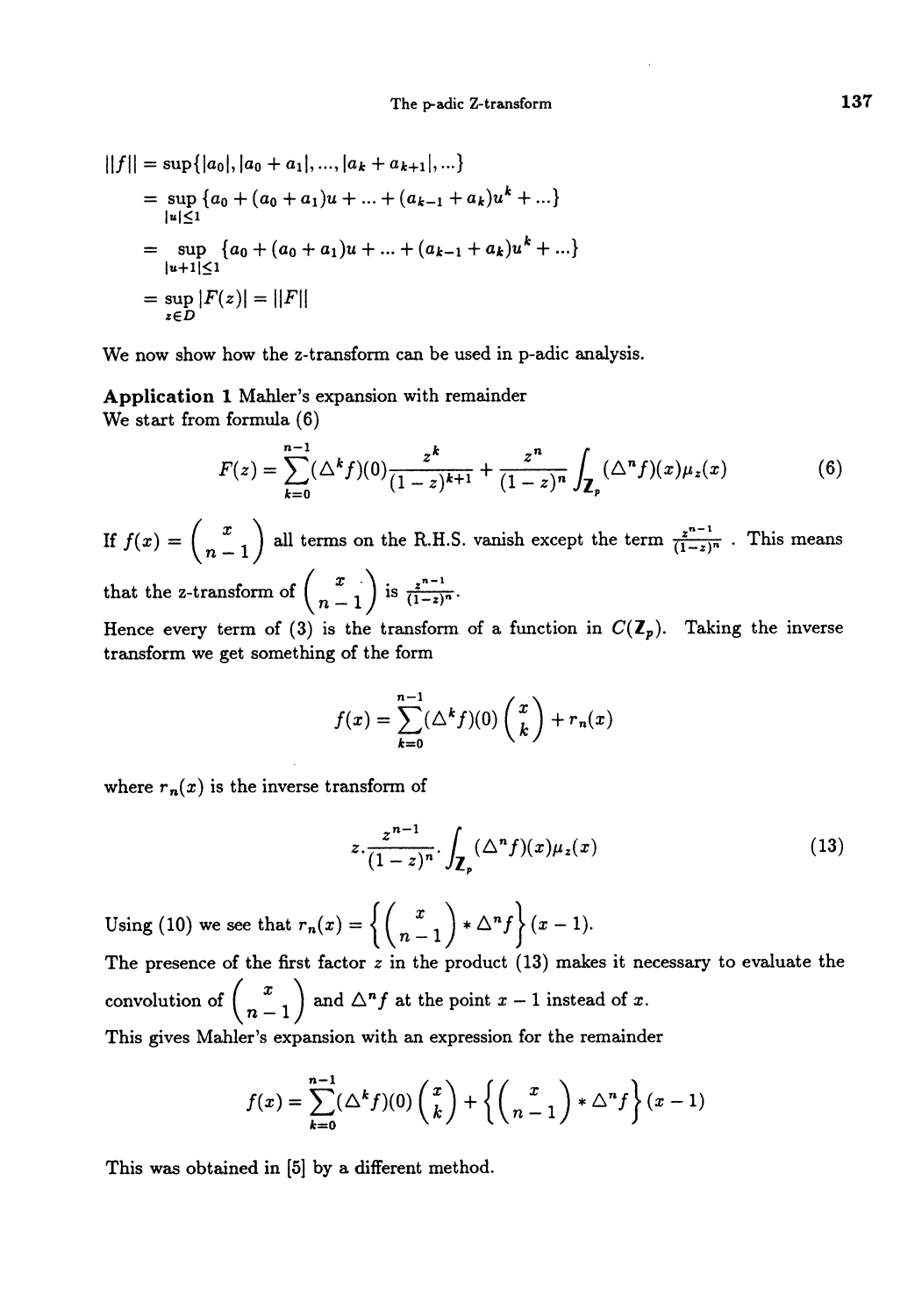Remark : Until now we have assumed that the functions of  $C(\mathbb{Z}_p)$  take their values in  $\mathbb{C}_p$ .<br>If we replace  $\mathbb{C}_p$  by a field that is complete for a non archimedean valuation containing  $\mathbf{Q}_p$ , the method still works. The only restriction is that we can no longer use any property whose proof uses analytic continuation.

#### Application 2 Van der Put's expansion

Notation : If  $n = a_0 + a_1p + ... + a_sp^s$  with  $a_s \neq 0$  then we put  $m(n) = s$  and  $n_{-} = a_0 + a_1 p + \ldots + a_{s-1} p^{s-1}.$ Take  $f \in C(\mathbb{Z}_p)$  and let  $f_r$  denote the locally constant function defined by

$$
f_r(k) = f(k) \quad \text{for } k = 0, 1, ..., p^r - 1
$$
  

$$
f_r(x) = f_r(x + p^r)
$$

By induction on  $r$  we can verify that

$$
\sum_{0 \le n < p^r} (f(n) - f(n_-)) \frac{z^n}{1 - z^{m(n)}} = \frac{\sum_{n=0}^{p^r - 1} f(n) z^n}{1 - z^{p^r}} \tag{14}
$$

Using the definition (1) we see that the R.H.S. of (14) is the z-transform of  $f_r$ . In the same way we can verify that  $\frac{z^n}{1-z^m(n)}$  is the z-transform of the function

$$
e_n(x) = 1 \quad \text{if } |x - n| < \frac{1}{n}
$$
\n
$$
e_n(x) = 0 \quad \text{if } |x - n| \ge \frac{1}{n}
$$

The inverse transform of (8) gives the identity

$$
\sum_{0\leq n
$$

If  $r \to \infty$  we recover the Van der Put expansion of  $f(x)$ .

#### Application 3

If we put  $f(x) = {x + n \choose n}$  in (7) we see that z-transform of  ${x + n \choose n}$  is  $\frac{1}{(1-z)^{n+1}}$ . The inverse of  $(7)$  yields

$$
f(x) = \sum_{k=0}^{n} (Q^k f)(-1) \binom{x+k}{k} + \left\{ \binom{x+n}{n} * Q^{n+1} f \right\} (x) \quad Q = \Delta E^{-1}
$$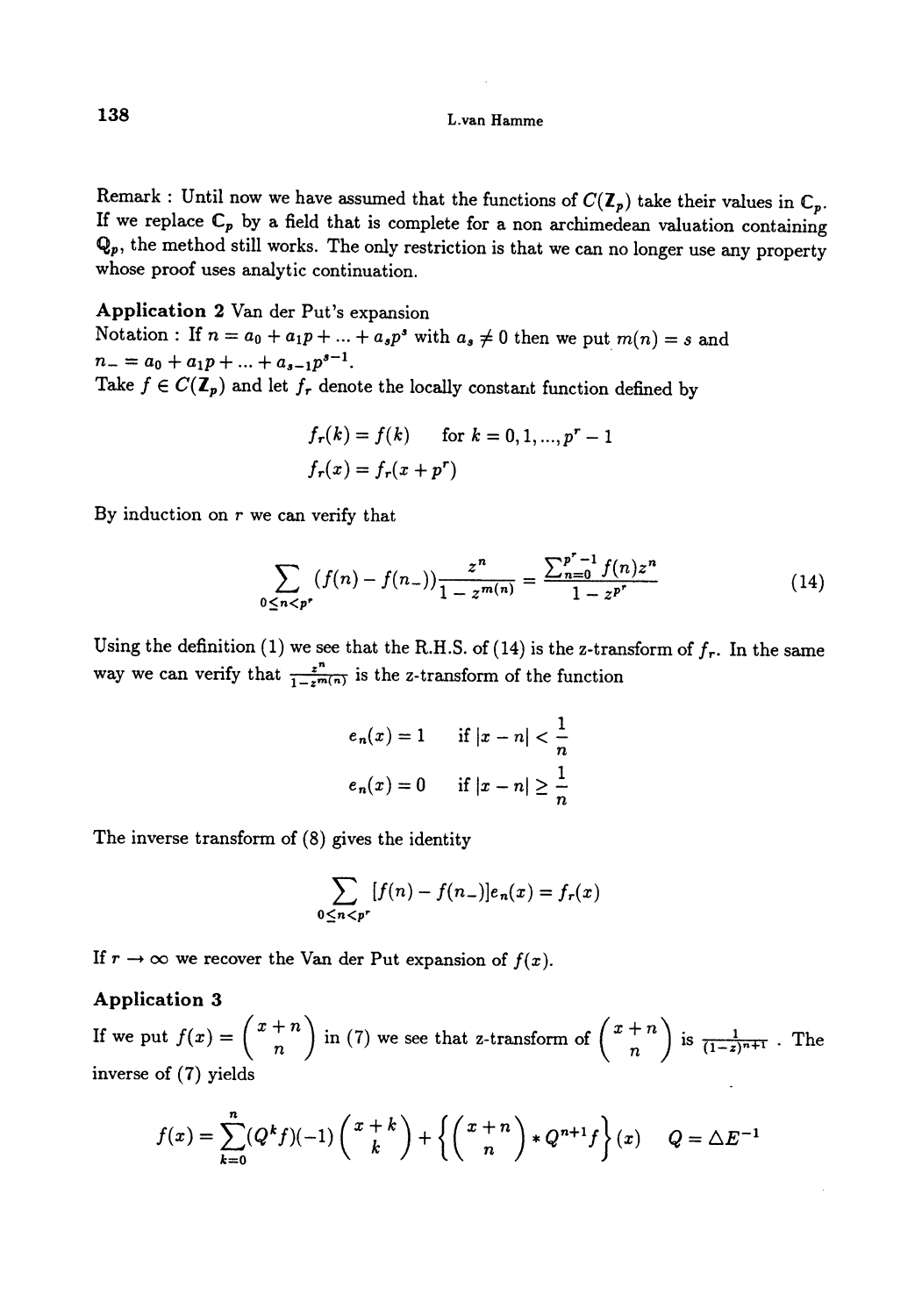#### 4. The expansion of a continuous function in a series of Sheffer polynomials

In this section we will use the p-adic z-transform to generalize the main theorem of [6]. We first recall a few elements of the p-adic umbral calculus developed in [6].

Let R be a linear continuous operator on  $C(\mathbf{Z}_p, K)$ , where K is a field containing  $\mathbf{Q}_p$  that is complete for a non archimedean valution. If  $R$  commutes with  $E$  it can be written in the form  $R = \sum_{i=0} b_i \Delta^i$  where  $(b_i)$  is a bounded sequence in K. The result that we want to generalize is the following.

## Proposition [6] If  $Q = \sum_{i=0}^{\infty} b_i \Delta^i$  is a linear continous operator on  $C(\mathcal{I}_p, K)$  such that  $b_0 = 0, |b_1| = 1, |b_i| \leq 1$ for  $i \geq 2$  then

a) there exists a unique sequence of polynomials  $p_n(x)$  such that

$$
Qp_n = p_{n-1}
$$
, deg  $p_n = n$ ,  $p_n(0) = 0$  for  $n \ge 1$  and  $p_0 = 1$ 

b) every continuous function  $f : \mathbb{Z}_p \to K$  has a uniformly convergent expansion of the form

$$
f(x) = \sum_{n=0}^{\infty} (Q^n f)(0) p_n(x)
$$
 (15)

With an operator  $R = \sum_{i=0}^{\infty} b_i \Delta^i$  we can associate a measure on  $\mathbb{Z}_p$  by means of the functional sending a  $f \in C(\mathbb{Z}_p, K)$  to  $(Rf)(0)$ .

**Example** : Take  $R = \frac{1}{1 - Ez}$  with  $z \in D$ . Then

$$
R = \frac{1}{1 - z + \Delta z} = \sum_{k=0}^{\infty} \Delta^k \frac{z^k}{(1 - z)^{k+1}}
$$

Formula (6) shows that the measure obtained in this way is the measure introduced in section 1.

Now let  $Q = \sum_{i=0}^{\infty} b_i \Delta^i$  and  $S = \sum_{i=0}^{\infty} s_i \Delta^i$  be two operators commuting with E where S is invertible.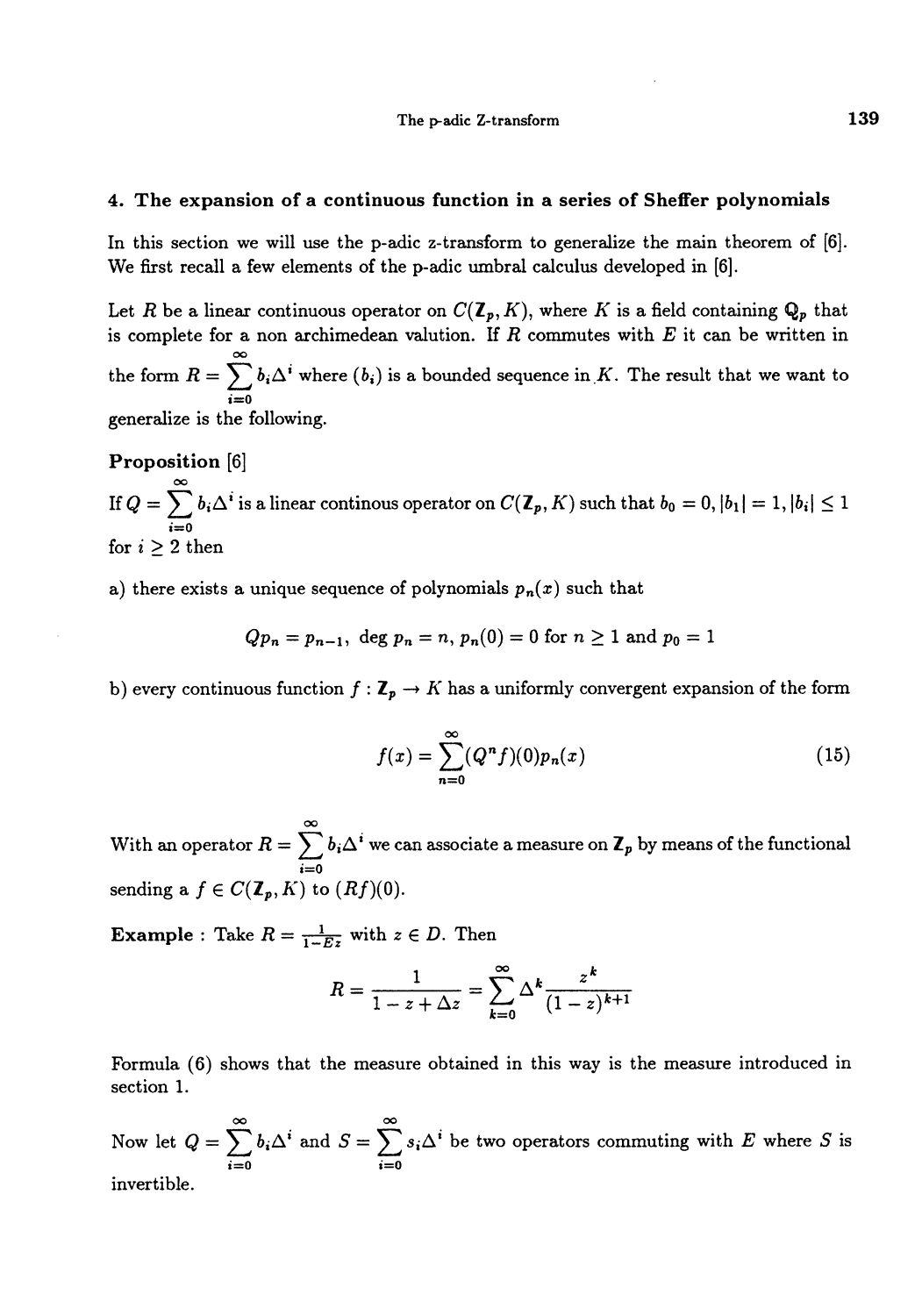If  $b_0 = 0$ , any operator R, commuting with E, can be written in the form

$$
R = \sum_{n=0}^{\infty} r_n Q^n, \quad r_n \in K
$$

We can see this as an equality between operators or as an identity between formal power series in  $\Delta$ . If we take  $R = \frac{S}{1-E^2}$  the coefficients  $r_n$  will depend on z. Let us write it in the form

$$
\frac{S}{1 - Ez} = \sum_{n=0}^{\infty} \frac{T_n(z)}{(1 - z)^{n+1}} Q^n
$$
 (16)

Writing out everything as a powerseries in  $\Delta$  and comparing the coefficient of  $\Delta^n$  we see that  $T_n(z)$  is a polynomial of degree n in z. If, moreover,  $|b_1| = 1$  the sequence  $\frac{T_n(z)}{(1-z)^{n+1}}$  is bounded.

Multiplying (16) with  $S^{-1}$  and applying the operators on both sides to a function  $f \in$  $C(\mathbf{Z}_p,K)$  we get the series

$$
F(z) = \sum_{n=0}^{\infty} (S^{-1}Q^n f)(0) \frac{T_n(z)}{(1-z)^{n+1}}
$$
 (17)

This series is uniformly convergent since  $\lim_{n\to\infty} (S^{-1}Q^n f)(0) = 0.$ The idea is now to take the inverse z-transform of (17).

Now the z-transform of  $\binom{x}{n}$  is  $\frac{z^n}{(1-z)^{n+1}}$ . Hence the z-transform of a polynomial of degree *n* is of the form  $\frac{P_n(z)}{(1-z)^{n+1}}$  where  $P_n(z)$  is also a polynomial of degree *n*. Taking the inverse transform of (17) we get

$$
f(x) = \sum_{n=0}^{\infty} (S^{-1}Q^n f)(0) t_n(x)
$$
 (18)

where  $t_n(x)$  is a polynomial of degree n.

This is the expansion we wanted to obtain.

To see that  $(18)$  is a generalization of  $(15)$  take S equal to the identity operator and take f equal to the polynomial  $p_n$  in (15). (18) then reduces to  $p_n(x) = t_n(x)$ .

In the general case the polynomials  $t_n(x)$  are called "Sheffer polynomials" in umbral calculus.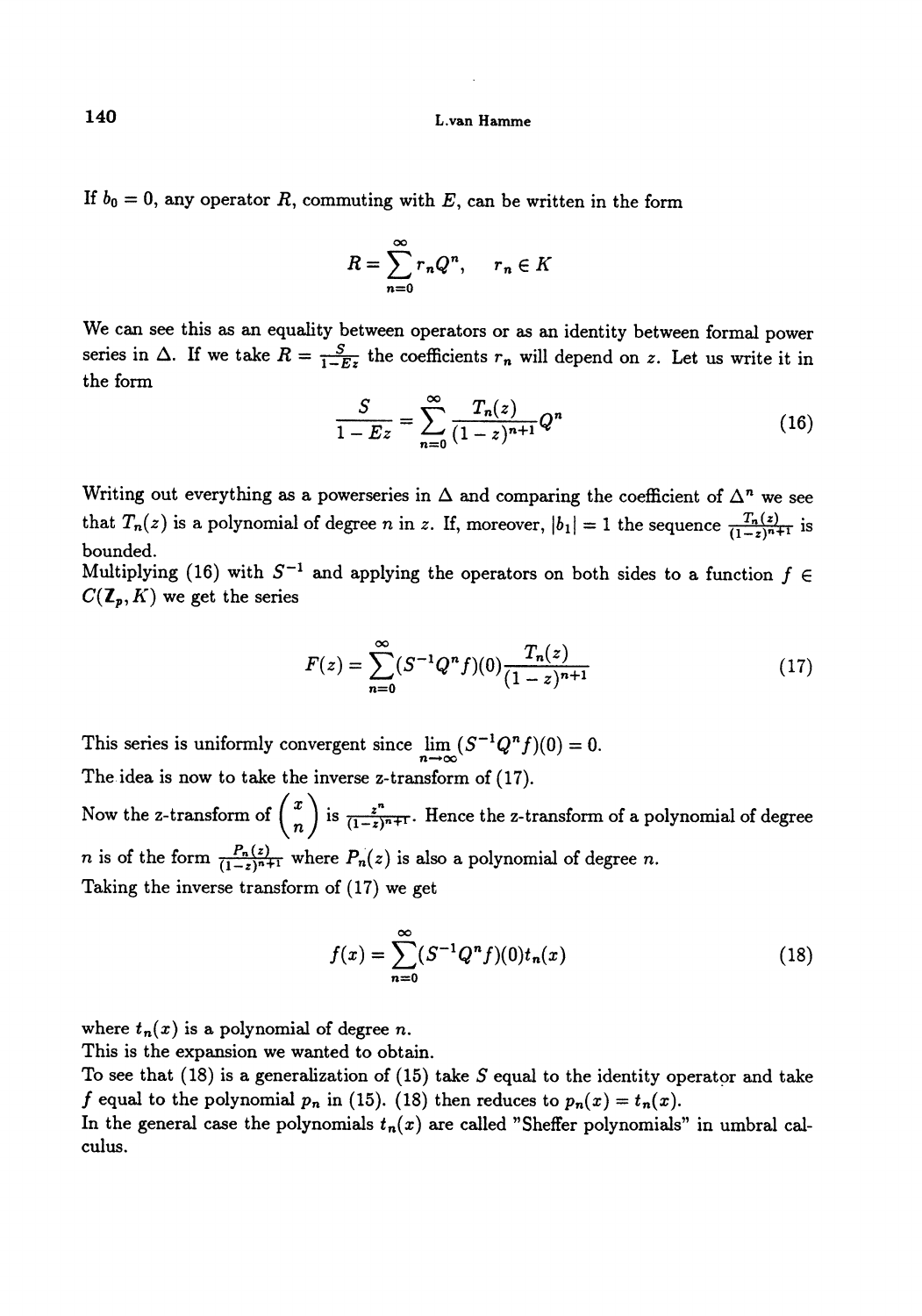#### Remark

It is possible to work in an even more general situation. Let  $Q_1, Q_2, \ldots, Q_n, \ldots$  be a sequence operators satisfying the same conditions as the operator  $Q$  above. There exists a sequence of polynomials  $T_n(z)$ , deg  $T_n = n$ , such that

$$
\frac{S}{1 - Ez} = \sum_{n=0}^{\infty} \frac{T_n(z)}{(1 - z)^{n+1}} Q_1 Q_2 \dots Q^n
$$

#### 5. A formula for lg 2

The formula

$$
2(1-\frac{1}{p})\lg 2 = \lim_{n\to\infty} \sum_{\substack{k=1\\(k,p)=1}}^{p^n} \frac{(-1)^{k+1}}{k}, \qquad p \neq 2
$$

is proved in [2] p. 180 and [3] p. 38. Here lg 2 is the p-adic logarithm.

In this section we show that it is possible to refine this result using the properties of the integral studied in section 2.

Let 
$$
f(x) = 0
$$
 for  $|x| < 1$   
=  $\frac{1}{x}$  for  $|x| = 1$ 

In [1] (lemma 6.4, chapter 12) it is proved that, for  $z \in D$ ,

$$
\int_{\mathbf{Z}_p} f(x) \mu_z(x) = \frac{1}{p} \lg \frac{1 - z^p}{(1 - z)^p}
$$
\n(19)

If  $U_p = \mathbb{Z}_p \setminus p\mathbb{Z}_p$  denotes the group of units of  $\mathbb{Z}_p$  the integral can be written as

$$
\int_{U_p} \frac{\mu_z(x)}{x} = \frac{1}{p} \lg \frac{1 - z^p}{(1 - z)^p}
$$

Putting  $z = -1$  we get

$$
\int_{U_p} \frac{\mu_{-1}(x)}{x} = -(1 - \frac{1}{p}) \lg 2 \tag{20}
$$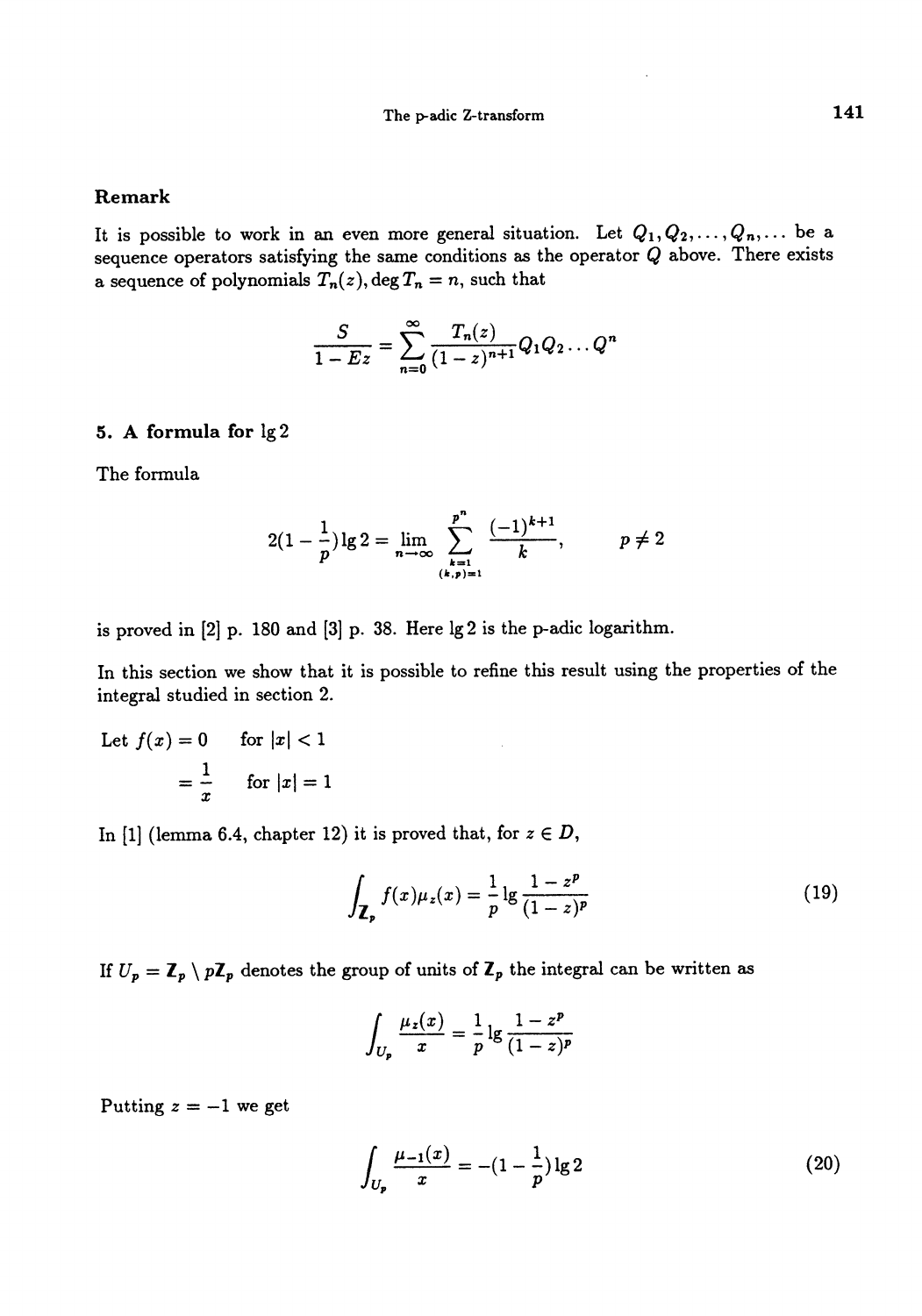The idea is to construct approximations for the integral on the LHS of (20). This will yield the following theorem.

**Theorem** : If  $p \neq 2$  then

a) 
$$
2(1-\frac{1}{p})\lg 2 \equiv \sum_{k=1,(k,p)=1}^{p^n} \frac{(-1)^{k+1}}{k}
$$
 (mod  $p^{2n}$ )

b) 
$$
2(1-\frac{1}{p})\lg 2 \equiv 4\varepsilon_n \sum_{\substack{k=0 \ (2k+1,p)=1}}^{\frac{p^n-3}{2}} \frac{(-1)^{k+1}}{2k+1}
$$
 (mod  $p^{2n}$ )

where 
$$
\varepsilon_n = (-1)^{n \cdot \frac{p-1}{2}}
$$

c) 
$$
-2(1-\frac{1}{p})\lg 2 \equiv \sum_{\substack{k=1 \ (k,p)=1}}^{p^n} \frac{(-1)^{k+1}}{k} - 8\varepsilon_n \sum_{k=0}^{\frac{p^n-3}{2}} \frac{(-1)^{k+1}}{2k+1} \qquad \pmod{p^{4n}}
$$

For the proof we need the value of a few integrals. We collect these results in the following lemma.  $i$  denotes a squareroot of  $-1$ .

#### Lemma 2

(1) 
$$
\int_{U_p} \frac{\mu_{-1}(x)}{x^2} = \int_{U_p} \frac{\mu_{-1}(x)}{x^4} = 0
$$

(2) 
$$
\int_{U_p} \frac{\mu_i(x)}{x^2} + \int_{U_p} \frac{\mu_{-i}(x)}{x^2} = 0
$$

$$
\int_{U_p} \frac{\mu_i(x)}{x^4} + \int_{U_p} \frac{\mu_{-i}(x)}{x^4} = 0
$$

(3) 
$$
\int_{U_p} \frac{\mu_i(x)}{x} = \int_{U_p} \frac{\mu_{-i}(x)}{x} = -\frac{1}{2}(1 - \frac{1}{p})\lg 2 \quad \text{for } p \neq 2
$$

(4) 
$$
\int_{U_p} \frac{\mu_i(x)}{x^3} = \int_{U_p} \frac{\mu_{-i}(x)}{x^3} = \frac{1}{8} \int_{U_p} \frac{\mu_{-1}(x)}{x^3}
$$

### Proof of the lemma

- (1) These are special cases of formula (9).
- (2) These are special cases of (8) with  $z = i$ .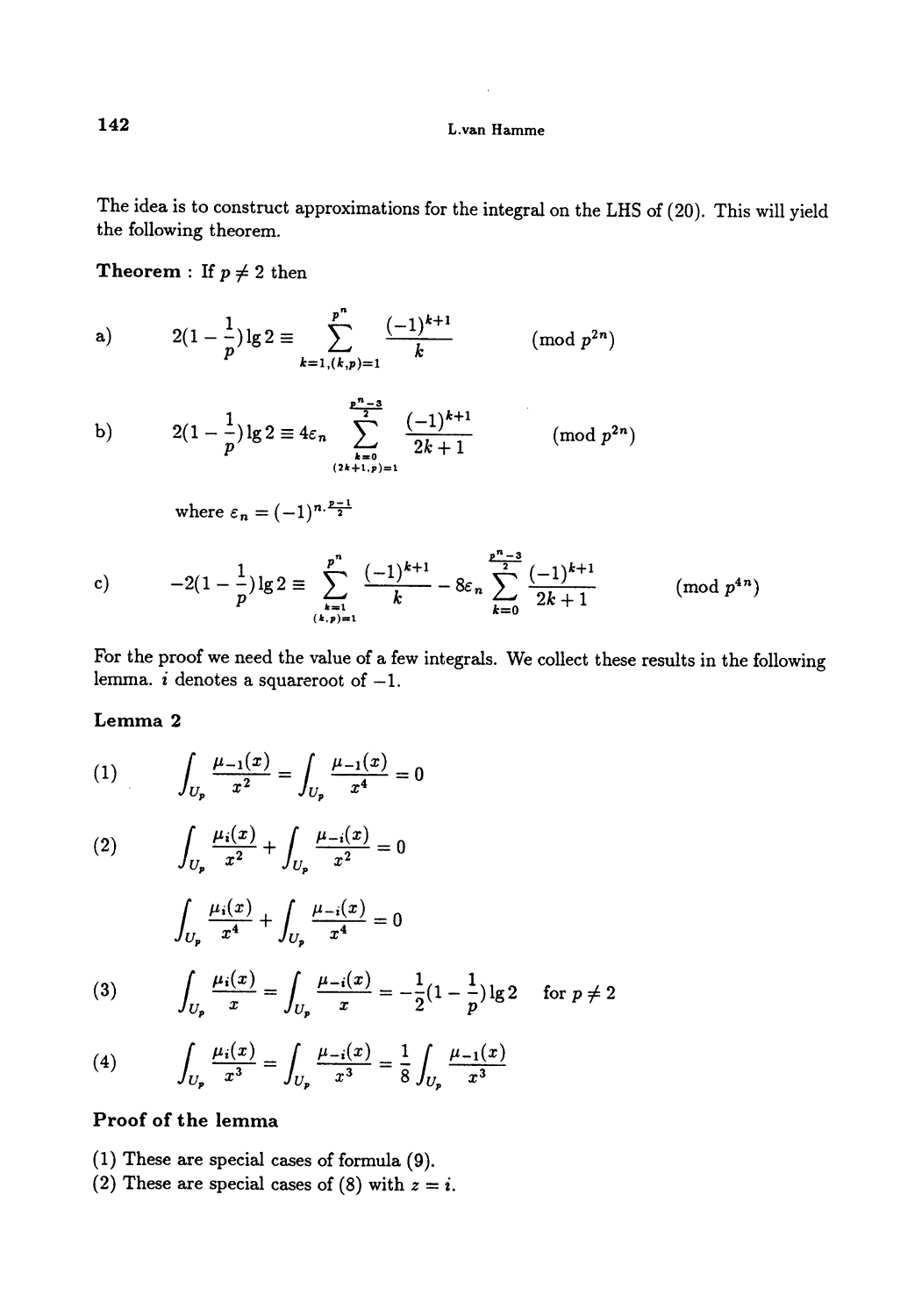(3) Suppose first that  $p \equiv 1 \pmod{4}$ . Then  $i^p = i$ , hence

$$
\int_{U_p} \frac{\mu_i(x)}{x} = \frac{1}{p} \lg \frac{1-i}{(1-i)^p} = -(1-\frac{1}{p}) \lg(1-i)
$$

Since  $(1-i)^2 = -2i$  and  $\lg i = 0$  we see that  $\lg(1-i) = \frac{1}{2} \lg 2$  and the assertion is proved. If  $p \equiv 3 \pmod{4}$  we have  $i^p = -i$  and we get

$$
\int_{U_p} \frac{\mu_i(x)}{x} = \frac{1}{p} \lg \frac{1+i}{(1-i)^p}
$$

Since  $\frac{1+i}{1-i} = i$  and  $\lg i = 0$  we conclude that

$$
\frac{1}{p}\lg\frac{1+i}{(1-i)^p} = -(1-\frac{1}{p})\lg(1-i) = -\frac{1}{2}(1-\frac{1}{p})\lg 2
$$

The integral  $\int_{U_2} \frac{\mu_{-i}(x)}{x}$  is calculated in the same way.

(4) Let k be a natural number and let  $\zeta(s)$  be the Riemann zeta function. It is well-known that the numbers  $\zeta(-k)$  are rational and that the sequence  $k \to (1 - p^k)\zeta(-k)$  can be interpolated p-adically. This can be deduced from the following formula (see  $[1]$  p. 295).

$$
(1 - pk)\zeta(-k) = \frac{1}{q^{k+1} - 1} \sum \int_{U_p} x^k \mu_{\theta}(x)
$$
 (21)

The sum is extended over all primitive q-th roots of unity  $\theta$  with  $\theta \neq 1$ . q is an integer prime to p.

In [1] the author supposes that  $q$  is a prime but this restriction is not necessary. Clearly the LHS of (21) is independant of q. Taking respectively  $q = 2$  and  $q = 4$  we get

$$
\frac{1}{2^{k+1}-1} \int_{U_p} x^k \mu_{-1}(x) = \frac{1}{4^{k+1}-1} \left\{ \int_{U_p} x^k \mu_{-1}(x) + \int_{U_p} x^k \mu_i(x) + \int_{U_p} x^k \mu_{-i}(x) \right\}
$$

or

$$
2^{k+1} \int_{U_p} x^k \mu_{-1}(x) = \int_{U_p} x^k \mu_i(x) + \int_{U_p} x^k \mu_{-i}(x) \tag{22}
$$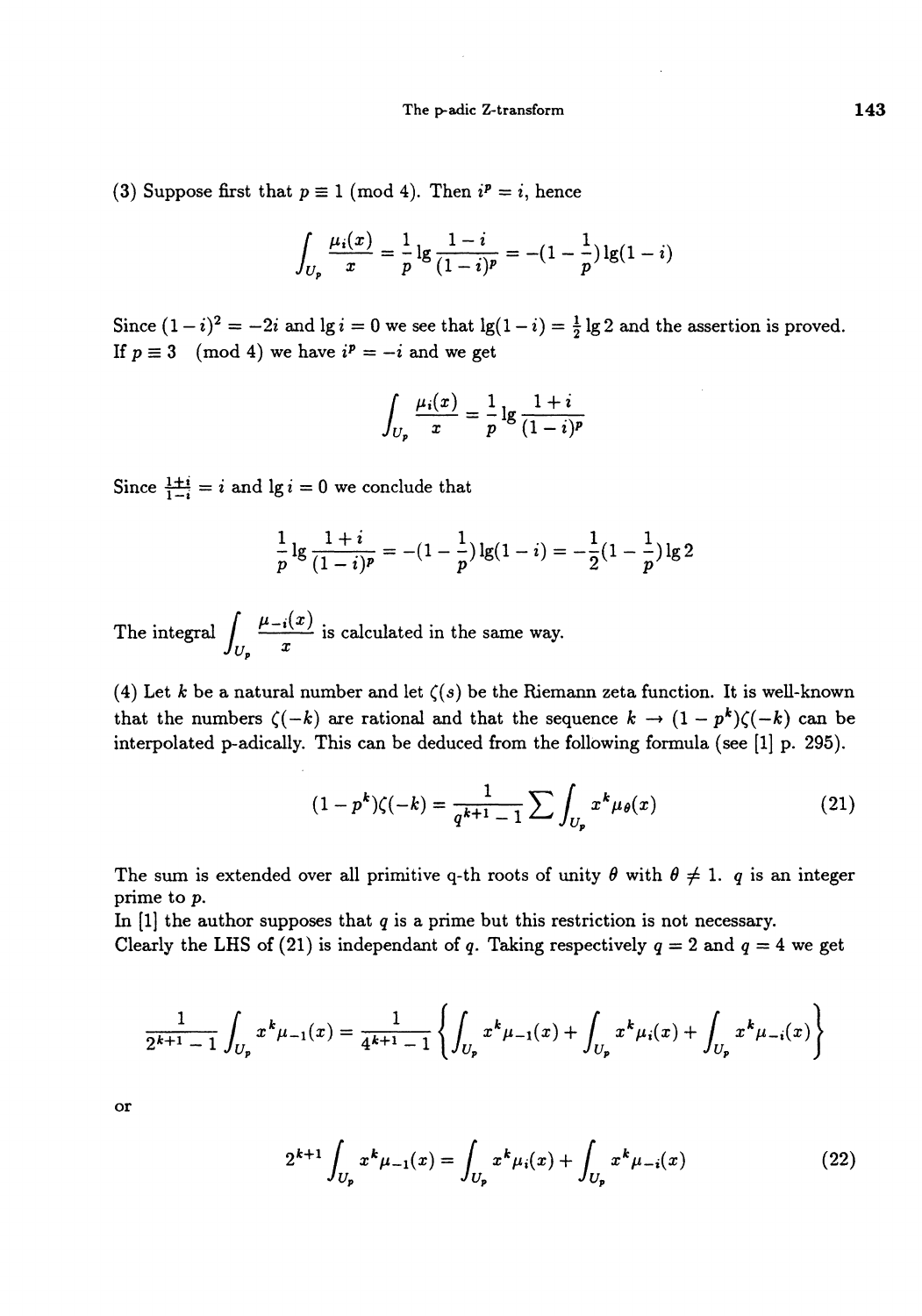If k remains in a fixed residue class mod  $(p-1)$  the LHS of (21) is a continuous function of k. Hence (21) and (22) remain valid for negative integers (except possibly for  $k = -1$ ). Taking  $k = -3$  we get

$$
4\int_{U_p} \frac{\mu_{-1}(x)}{x^3} = \int_{U_p} \frac{\mu_i(x)}{x^3} + \int_{U_p} \frac{\mu_{-i}(x)}{x^3}
$$

Since (8) implies that  $\int_{U_1} \frac{\mu_1(x)}{x^3} dx = \int_{U_1} \frac{\mu_2(x)}{x^3} dx$  the last assertion of lemma 2 is proved.

### Proof of the theorem

Starting from (1) we have

$$
\int_{U_p} \frac{\mu_z(x)}{x} = \sum_{\substack{k=1 \ (k,p)=1}}^{p^n} \frac{z^k}{k} + z^{p^n} \int_{U_p} \frac{\mu_z(x)}{x + p^n}
$$

Now  $\frac{1}{a+p}=\frac{1}{a}-\frac{p}{a^2}+\frac{p}{a^3}-\frac{p}{4}+$  $\mu$  ( $\mu$  +  $p$ )

Integrating this over  $U_p$  and observing that (11) implies

 $\overline{a}$ 

$$
\left| \int_{U_p} \frac{\mu_z(x)}{x^4(x+p^n)} \right| \le 1
$$

we see that the (p-adic) value of

$$
(1-z^{p^{n}})\int_{U_{p}}\frac{\mu_{z}(x)}{x}-\sum_{\substack{k=1\\(k,p)=1}}^{p^{n}}k+z^{p^{n}}\left[p^{n}\int_{U_{p}}\frac{\mu_{z}(x)}{x^{2}}-p^{2n}\int_{U_{p}}\frac{\mu_{z}(x)}{x^{3}}+p^{3n}\int_{U_{p}}\frac{\mu_{z}(x)}{x^{4}}\right] (23)
$$

is  $\leq \frac{1}{p^4}$ .

For  $z = -1$  the first assertion of lemma 2 implies that two of these integrals are zero. Since the other integrals clearly lie in  $\mathbb{Z}_p$  we obtain the following congruence in  $\mathbb{Z}_p$ 

$$
2\int_{U_p} \frac{\mu_{-1}(x)}{x} \equiv \sum_{\substack{k=1 \ (k,p)=1}}^{p^n} \frac{(-1)^k}{k} - p^{2n} \int_{U_p} \frac{\mu_{-1}(x)}{x^3} \qquad \qquad (\text{mod } p^{4n}) \qquad (24)
$$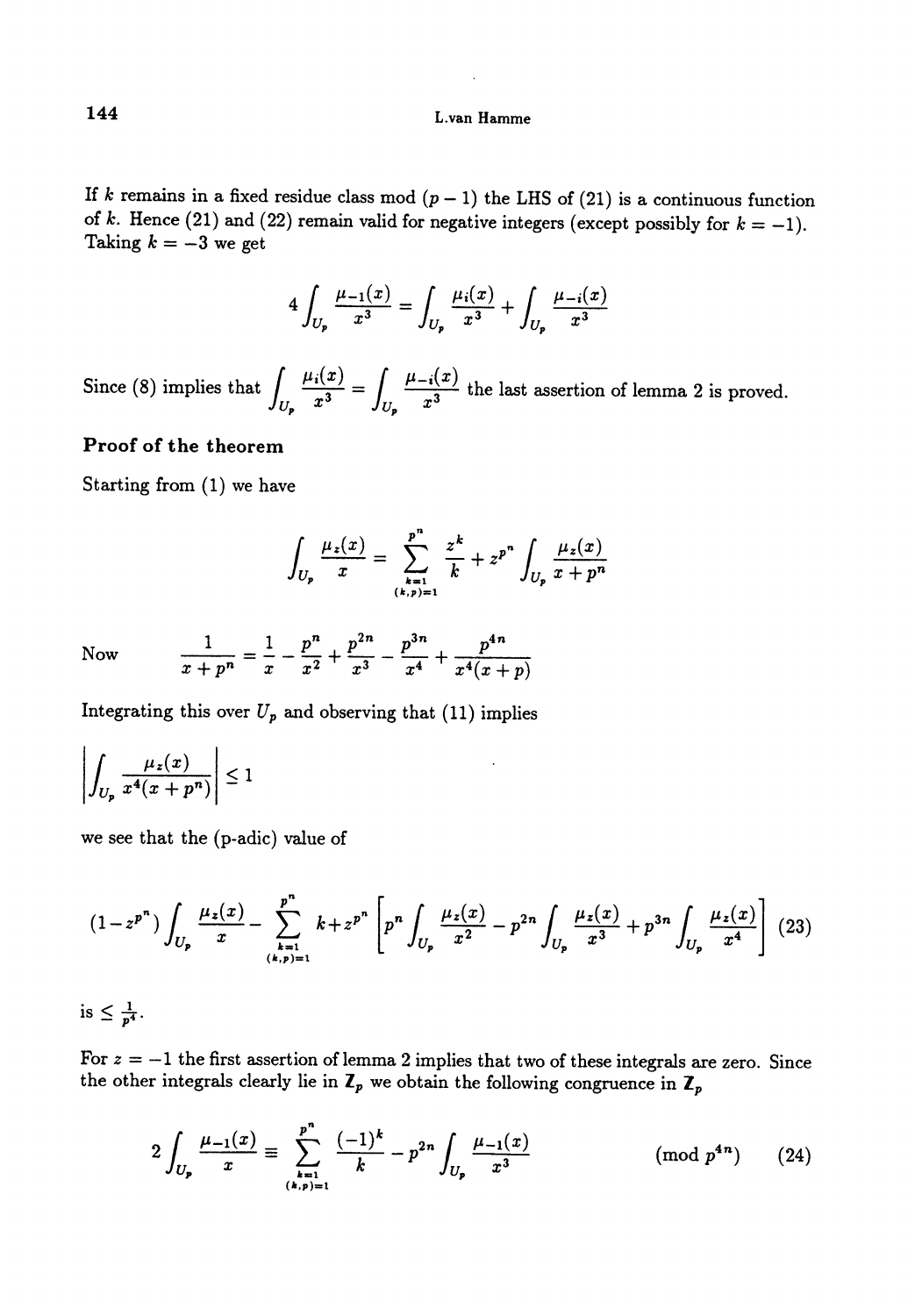$\mathbf{r}$ 

If we compare this with (20) we see that point (a) of the theorem is proved. In order to prove (b) note that  $i^p = (-1)^{\frac{p-1}{2}}$  and hence  $i^{p^n} = \varepsilon_n i$ .

Now put  $z = i$  in (23). This gives

$$
\left| (1 - \varepsilon_n i) \int_{U_p} \frac{\mu_i(x)}{x} - \sum_{\substack{k=1 \\ (k,p)=1}}^{p^n} \frac{i^k}{k} + p^n \varepsilon_n i \int_{U_p} \frac{\mu_i(x)}{x^2} - p^{2n} \varepsilon_n i \int_{U_p} \frac{\mu_i(x)}{x^3} + p^{3n} \varepsilon_n i \int_{U_p} \frac{\mu_i(x)}{x^4} \right|
$$
  

$$
\leq \frac{1}{p^4}
$$

Replace i by  $-i$  and subtract. When the integrals are replaced by their values given in lemma 2 we obtain the congruence

$$
\varepsilon_n i \left(1 - \frac{1}{p}\right) \lg 2 \equiv 2i \sum_{\substack{k=0 \ (2k+1,p)=1}}^{\frac{p^n}{2}} \frac{(-1)^k}{2k+1} + \frac{\varepsilon_n i p^{2n}}{4} \int_{U_p} \frac{\mu_{-1}(x)}{x^3} \qquad \pmod{p^{4n}} \qquad (25)
$$

Neglecting the last term we see that (b) is proved.

To obtain {c) it is sufficient to take a linear combination of (24) and (25) such that the integral  $\int_{U_n} \frac{\mu_{-1}(x)}{x^3}$  disappears.

We can deduce the following purely arithmetical result from the theorem.

#### **Corollary**

For  $p \neq 2$ 

$$
2.\frac{2^{(p-1)}-1}{p^2} \equiv 1 - \frac{1}{2} + \frac{1}{3} - \frac{1}{4} + \dots - \frac{1}{p-1} \pmod{p^2}
$$

$$
\equiv 4(-1)^{\frac{p-1}{2}}(1 - \frac{1}{3} + \frac{1}{5} - \dots \pm \frac{1}{p-2}) \pmod{p^2}
$$

**Proof**: Since  $2^{(p-1)p} \equiv 1 \pmod{p^2}$  we have

$$
p(p-1)\lg 2 = \lg(2^{(p-1)p} - 1 + 1) \equiv 2^{(p-1)p} - 1 \quad (\text{mod } p^4)
$$

and hence